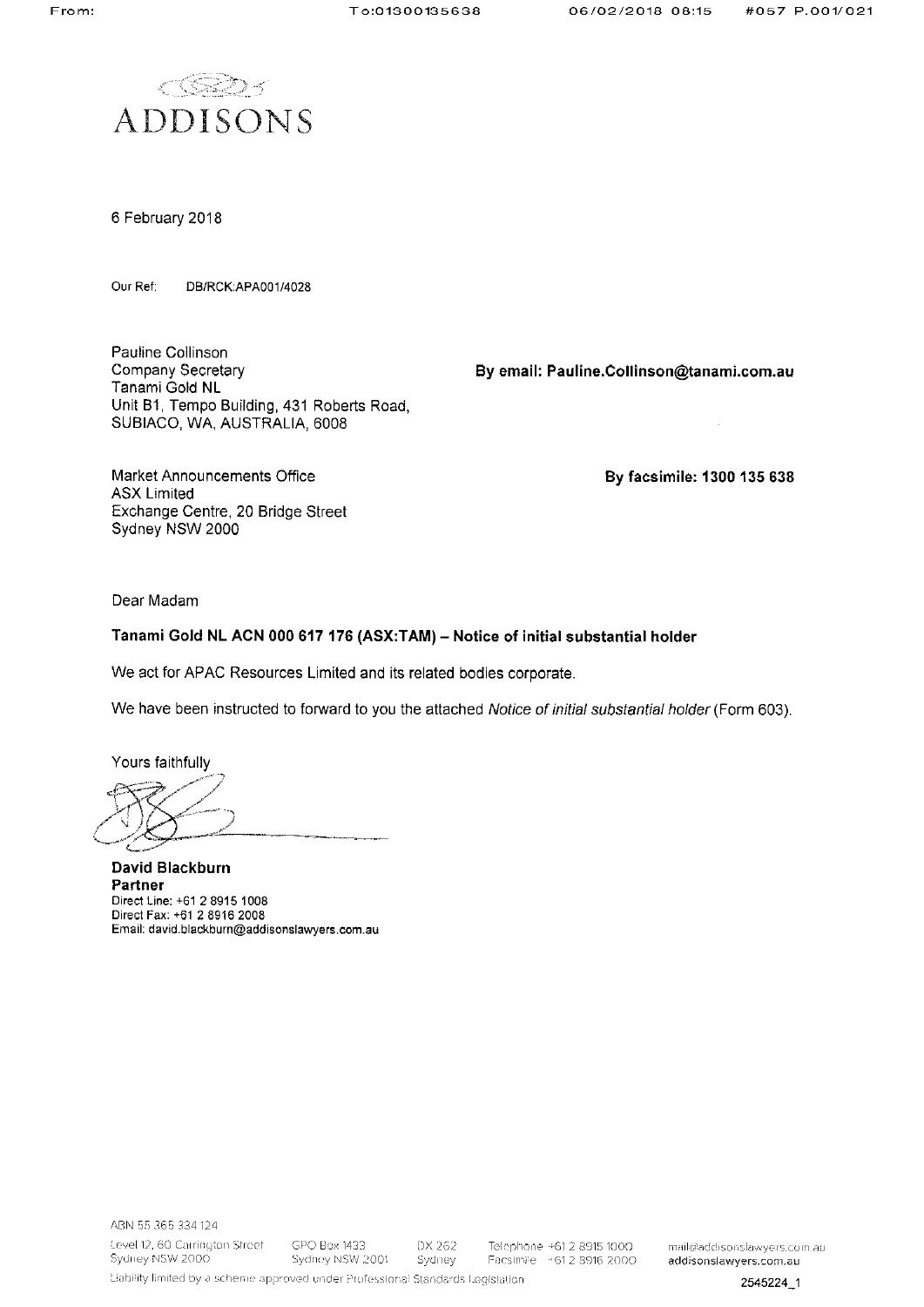603 15 July 2001 page 1/2

**Form 603 Corporations Act 2001** Section 671B

# Notice of initial substantial holder

| To Company Name/Scheme                    | TANAMI GOLD NL                                                                                                        |
|-------------------------------------------|-----------------------------------------------------------------------------------------------------------------------|
| <b>ACN/ARSN</b>                           | ACN 000 617 176                                                                                                       |
| 1. Details of substantial holder (1)      |                                                                                                                       |
| Name                                      | APAC Resources Limited and its related bodies corporate, including the entities listed in Annexure "A" ("APAC Group") |
| ACN/ARSN (if applicable)                  | N/A                                                                                                                   |
| The holder became a substantial holder on | 02/02/2018                                                                                                            |

# 2. Details of voting power

The total number of votes attached to all the voting shares in the company or voting interests in the scheme that the substantial holder or an associate (2) had a relevant interest (3) in on the date the substantial holder became a substantial holder are as follows:

| Class of securities (4)                  | Number of securities | Person's votes (5) | Voting power (6)                                     |
|------------------------------------------|----------------------|--------------------|------------------------------------------------------|
| Fully paid ordinary shares<br>("Shares") | 447 612 786          | 447.612.7861       | 138.09% (based on<br>11.175.097.046 Shares on issue) |

# 3. Details of relevant interests

The nature of the relevant interest the substantial holder or an associate had in the following voting securities on the date the substantial holder became a substantial holder are as follows:

| Holder of relevant interest                                                                                                                                                                           | Nature of relevant interest (7)                                                                                   | Class and number of securities |
|-------------------------------------------------------------------------------------------------------------------------------------------------------------------------------------------------------|-------------------------------------------------------------------------------------------------------------------|--------------------------------|
| Allied Properties Resources Limited<br>("APRL") and its related bodies<br>corporate, including the related bodies<br>icorporate and other related entities<br>listed in Annexure "B" ("Allied Group") | Controller of shares within the meaning<br>of section $608(1)(b)$ and $(c)$ of the<br>Corporations Act 2001 (Cth) | 447.612.786 Shares             |

# 4. Details of present registered holders

The persons registered as holders of the securities referred to in paragraph 3 above are as follows:

| Holder of relevant<br>Interest | Registered holder of<br>securities                                                                                | Person entitled to be<br>registered as holder (8) | Class and number<br>of securities |
|--------------------------------|-------------------------------------------------------------------------------------------------------------------|---------------------------------------------------|-----------------------------------|
| Allied Group                   | IAPRL<br>((Accolade Services as custodian)                                                                        | IAPRL                                             | 377,612,786 Shares                |
| Allied Group                   | <b>ISUN HUNG KAI INVESTMENT</b><br><b>ISERVICES LIMITED <client< b=""><br/>Account&gt; (as nominee)</client<></b> | IAPRL                                             | 170,000,000 Shares                |

# 5. Consideration

The consideration paid for each relevant interest referred to in paragraph 3 above, and acquired in the four months prior to the day that the substantial holder became a substantial holder is as follows:

| Holder of relevant<br>interest | Consideration (9)<br>Date of acquisition<br>______________ |      | Class and number<br>of securities |      |
|--------------------------------|------------------------------------------------------------|------|-----------------------------------|------|
|                                |                                                            | Cash | Non-cash                          |      |
| JN/A'                          | NIA                                                        | M۸   |                                   | IN/A |

 $\mathbf{1}$ These Shares are held by Accolade Services and Sun Hung Kai Investment Services Limited (as custodians). Allied Group has a relevant interest in the Shares. APAC Group does not hold a relevant interest in the Shares but may be regarded as being associated with Allied Group as a result of the Share Sale Agreement referred to in Part 6 of this form.<br><sup>2</sup> This figure includes the relevant interest in 447,612,786 Shares held by Accolade Services and Sun Hung Kai Investment Services Limited (as

custodians). See footnote 1, above.

As noted in footnote 1 above, APAC Group has not acquired a relevant interest in the Shares and the Shares are held by Accolade Services and Sun Hung Kai Investment Services Limited (as custodians).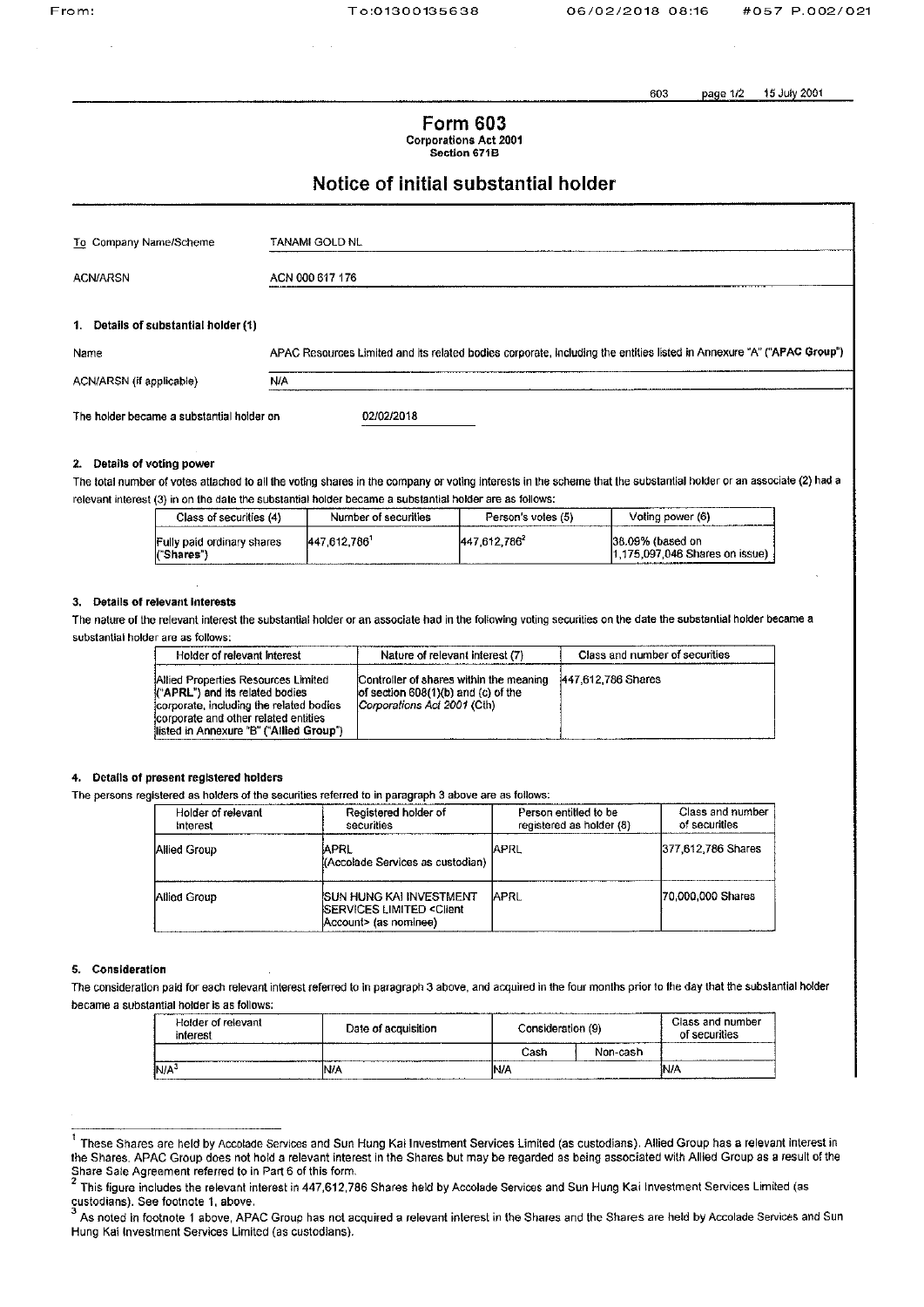# 6. Associates

 $\mathcal{L}^{\text{c}}$  ,  $\mathcal{L}^{\text{c}}$  ,  $\mathcal{L}^{\text{c}}$ 

The reasons the persons named in paragraph 3 above are associates of the substantial holder are as follows:

 $\bar{z}$ 

| Name and ACN/ARSN (if applicable) | Nature of association                                                                                                                                                                                                        |
|-----------------------------------|------------------------------------------------------------------------------------------------------------------------------------------------------------------------------------------------------------------------------|
| Allied Group                      | APAC Group may be regarded as being associated with Allied Group pursuant to<br>section 12(2)(b) of the Corporations Act 2001 (Cth) as a result of having<br>lentered into the Share Sale Agreement annexed as Annexure "C". |

# 7. Addresses

The addresses of persons named in this form are as follows:

| Name                                        | Address                                                                          |
|---------------------------------------------|----------------------------------------------------------------------------------|
| <b>APAC Group</b>                           | See Annexure "A"                                                                 |
| Allied Group                                | See Annexure "B"                                                                 |
| Accolade Services                           | IC/- Accolade Services, GPO Box D150, Perth WA 6840                              |
| Sun Hung Kai Investment Services<br>Limited | 42 <sup>nd</sup> Floor, Lee Garden One, 33 Hysan Avenue, Causeway Bay, Hong Kong |

 $\sim$ 

# Signature

|           | print name Lau Tung Ni | capacity | Company Secretary |
|-----------|------------------------|----------|-------------------|
| sign here |                        | date     | 05/02/2018        |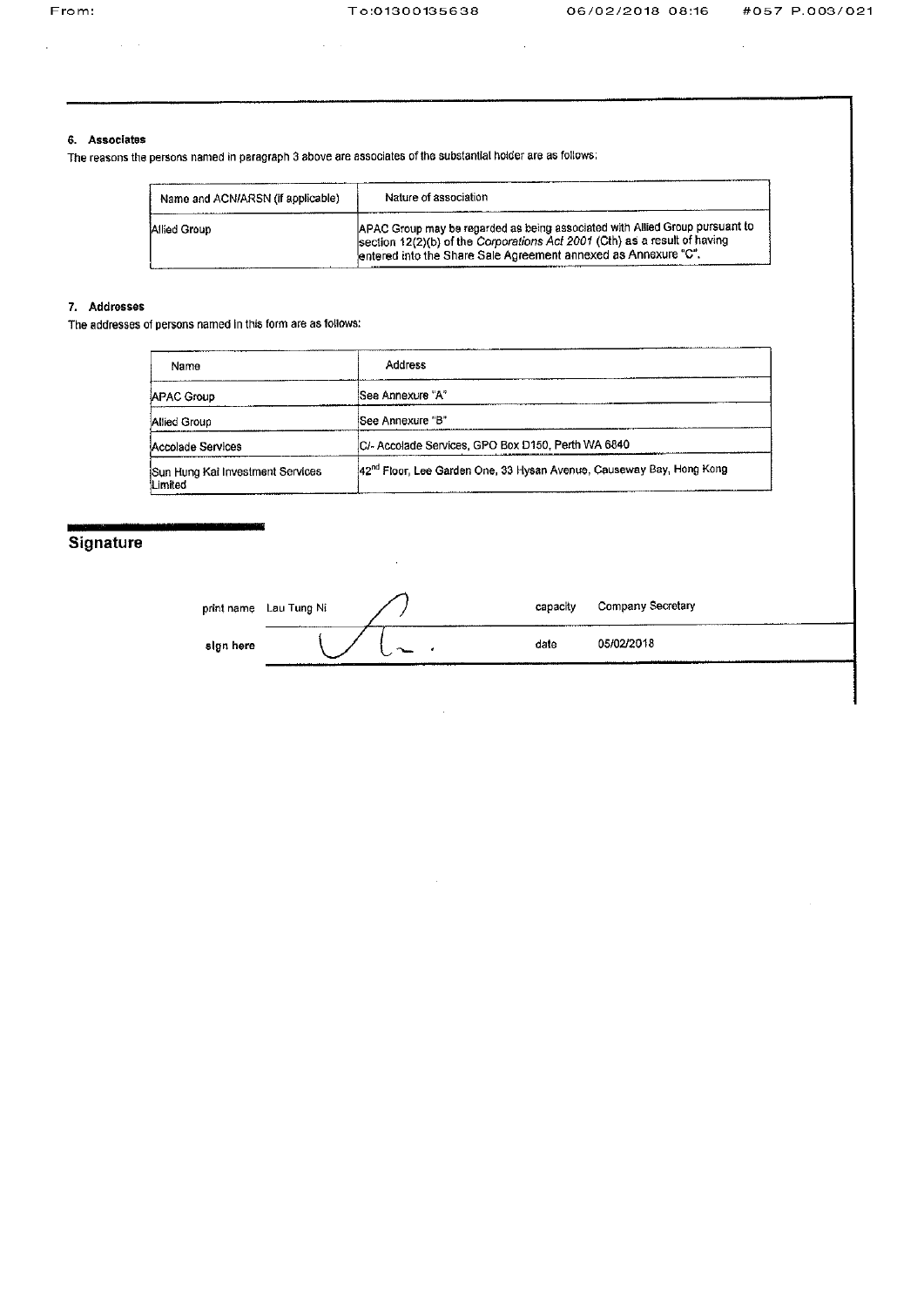$\sim$ 

# **ANNEXURE "A" TO FORM 603**

This is annexure "A" of 1 page referred to in Form 603 - Notice of initial substantial holder in respect of Tanami Gold NL ACN 000 617 176 and lodged by APAC Resources Limited

# Signature

|           | print name Lau Tung Ni |        | capacity | Company Secretary |
|-----------|------------------------|--------|----------|-------------------|
| sign here | .                      | ------ | date     | 05/02/2018        |

| Name<br><u>ISON MARINE (M</u>                    | <b>Address</b><br>网络威廉<br>Company<br>T AS                                                                 |
|--------------------------------------------------|-----------------------------------------------------------------------------------------------------------|
| <b>APAC Resources Limited</b>                    | Room 2304, 23rd Floor, Allied Kajima Building,<br>138 Gloucester Road, Wanchai, Hong Kong                 |
| Accardo Investments Limited                      | C/- Room 2304, 23 <sup>rd</sup> Floor, Allied Kajima Building,<br>138 Gloucester Road, Wanchai, Hong Kong |
| <b>APAC Resources Asia Limited</b>               | As above                                                                                                  |
| <b>APAC Resources Assets Limited</b>             | As above                                                                                                  |
| <b>APAC Resources Beijing Limited</b>            | As above                                                                                                  |
| <b>APAC Resources China Limited</b>              | As above                                                                                                  |
| APAC Resources Commodity Trading Limited         | As above                                                                                                  |
| APAC Resources Investment Holding Limited        | As above                                                                                                  |
| APAC Resources Investments Limited               | As above                                                                                                  |
| APAC Resources Management Limited                | As above                                                                                                  |
| <b>APAC Resources Mining Limited</b>             | As above                                                                                                  |
| APAC Resources (Qingdao) Company Limited         | As above                                                                                                  |
| APAC Resources Shanghai Limited                  | As above                                                                                                  |
| APAC Resources Strategic Holdings Limited        | As above                                                                                                  |
| APAC Resources Treasury Management Limited       | As above                                                                                                  |
| Asia Cheer Trading Limited                       | As above                                                                                                  |
| First Landmark Limited                           | As above                                                                                                  |
| Fortune Arm Limited                              | As above                                                                                                  |
| Fortune Desire Investments Limited               | As above                                                                                                  |
| Mount Sun Investments Limited                    | As above                                                                                                  |
| Ruiyu (Shanghai) Investment Consulting Co., Ltd. | As above                                                                                                  |
| Sino Chance Trading Limited                      | As above                                                                                                  |
| Shanghai Merchants Holdings Limited              | As above                                                                                                  |
| Super Grand Investments Limited                  | As above                                                                                                  |
| Ultimate Smart Holdings Limited                  | As above                                                                                                  |
| Ultra Effort Limited                             | As above                                                                                                  |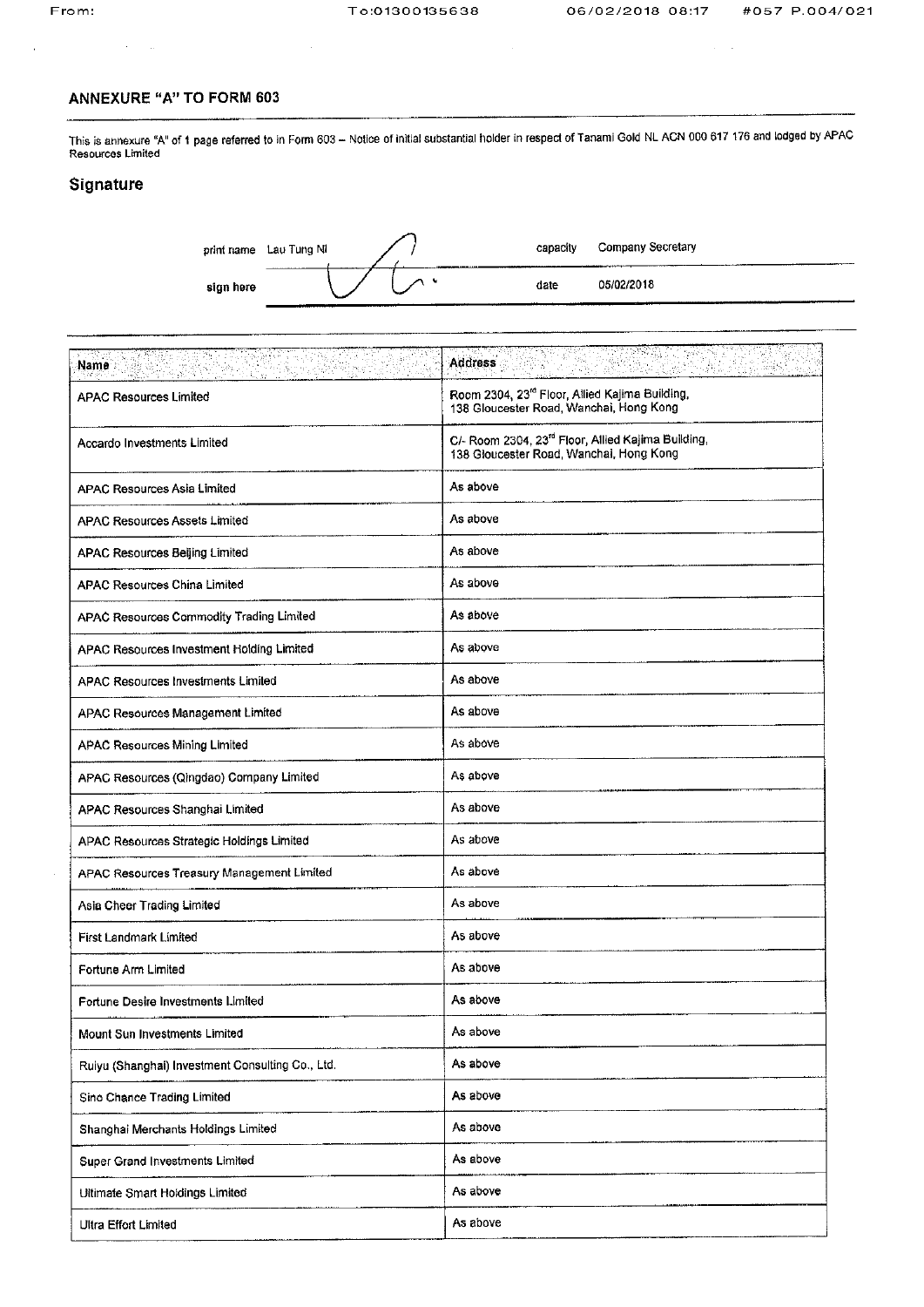# From:

 $\sim 10^{-10}$ 

 $\alpha\in\mathcal{A}$ 

# **ANNEXURE "B" TO FORM 603**

 $\sim 10^{11}$ 

This is annexure "B" of 1 page referred to in Form 603 - Notice of initial substantial holder in respect of Tanami Gold NL ACN 000 617 176 and lodged by APAC<br>Resources Limited

# Signature

 $\hat{\mathcal{A}}$ 

|           | print name Lau Tung Ni | .<br>----- |   | capacity | Company Secretary |
|-----------|------------------------|------------|---|----------|-------------------|
| sign here |                        |            | ∼ | date     | 05/02/2018        |

 $\bar{z}$ 

 $\alpha\in\mathcal{A}$ 

| Name<br>- 250km, 2013.2020                                           | <b>Address</b>                                                                             |
|----------------------------------------------------------------------|--------------------------------------------------------------------------------------------|
| Allied Properties Resources Limited ("APRL") (being a wholly-owned   | c/o 22 <sup>nd</sup> Floor, Allied Kajima Building, 138 Gloucester Road, Wanchai,          |
| subsidiary of APOL)                                                  | Hong Kong                                                                                  |
| Allied Properties Overseas Limited ("APOL") (being a wholly-owned    | Vistra Corporate Services Centre, Wickhams Cay II, Road Town, Tortola,                     |
| subsidiary of APL)                                                   | VG1110, British Virgin Islands                                                             |
| Allied Properties (H.K.) Limited ("APL") (being a subsidiary of AGL) | 22 <sup>nd</sup> Floor, Allied Kajima Building, 138 Gloucester Road, Wanchai,<br>Hong Kong |
| Allied Group Limited ("AGL") (being a subsidiary of Lee and Lee      | 22 <sup>nd</sup> Floor, Allied Kajima Building, 138 Gloucester Road, Wanchai,              |
| Trust)                                                               | Hong Kong                                                                                  |
| Lee and Lee Trust (trustees: Lee Seng Hui, Lee Su Hwei and Lee       | 24 <sup>th</sup> Floor, Allied Kajima Building, 138 Gloucester Road, Wanchai,              |
| Seng Huang)                                                          | Hong Kong                                                                                  |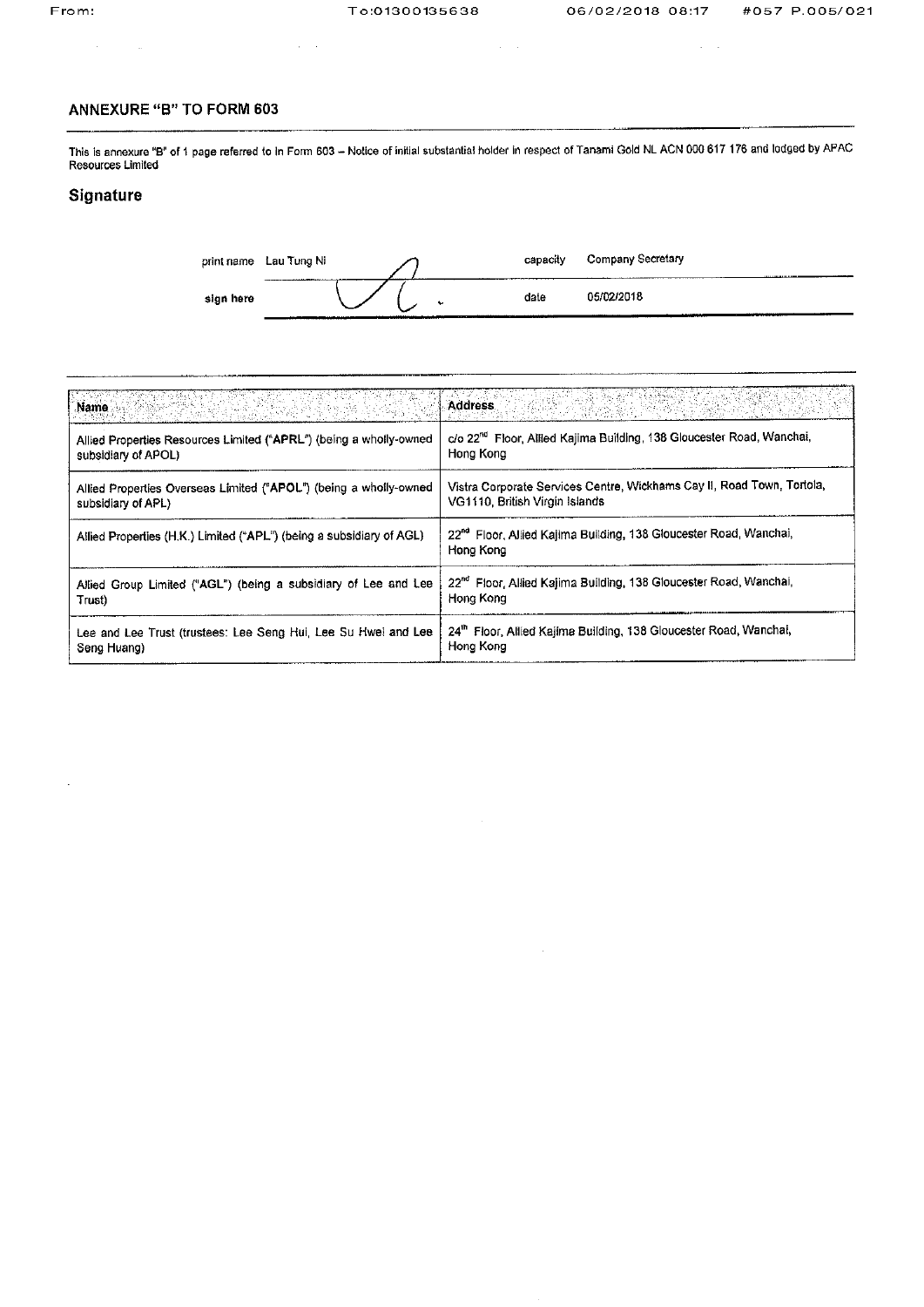$\alpha$  ,  $\beta$ 

 $\mathcal{A} \subset \mathcal{A}$  .

603 GUIDE page 1/1 13 March 2000

# **ANNEXURE "C" TO FORM 603**

 $\hat{\boldsymbol{\beta}}$ 

This is annexure "C" of 16 pages referred to in Form 603 – Notice of initial substantial holder in respect of Tanami Gold NL ACN 000 617 176 and lodged by APAC<br>Resources Limited

 $\sim 400$  km

# Signature

|           | print name Lau Tung Ni                |  | capacity | Company Secretary        |
|-----------|---------------------------------------|--|----------|--------------------------|
| sign here | <b>A 4-10-12-1-12-1-1-1-1-1-1-1-1</b> |  | date     | 05/02/2018<br>. <b>.</b> |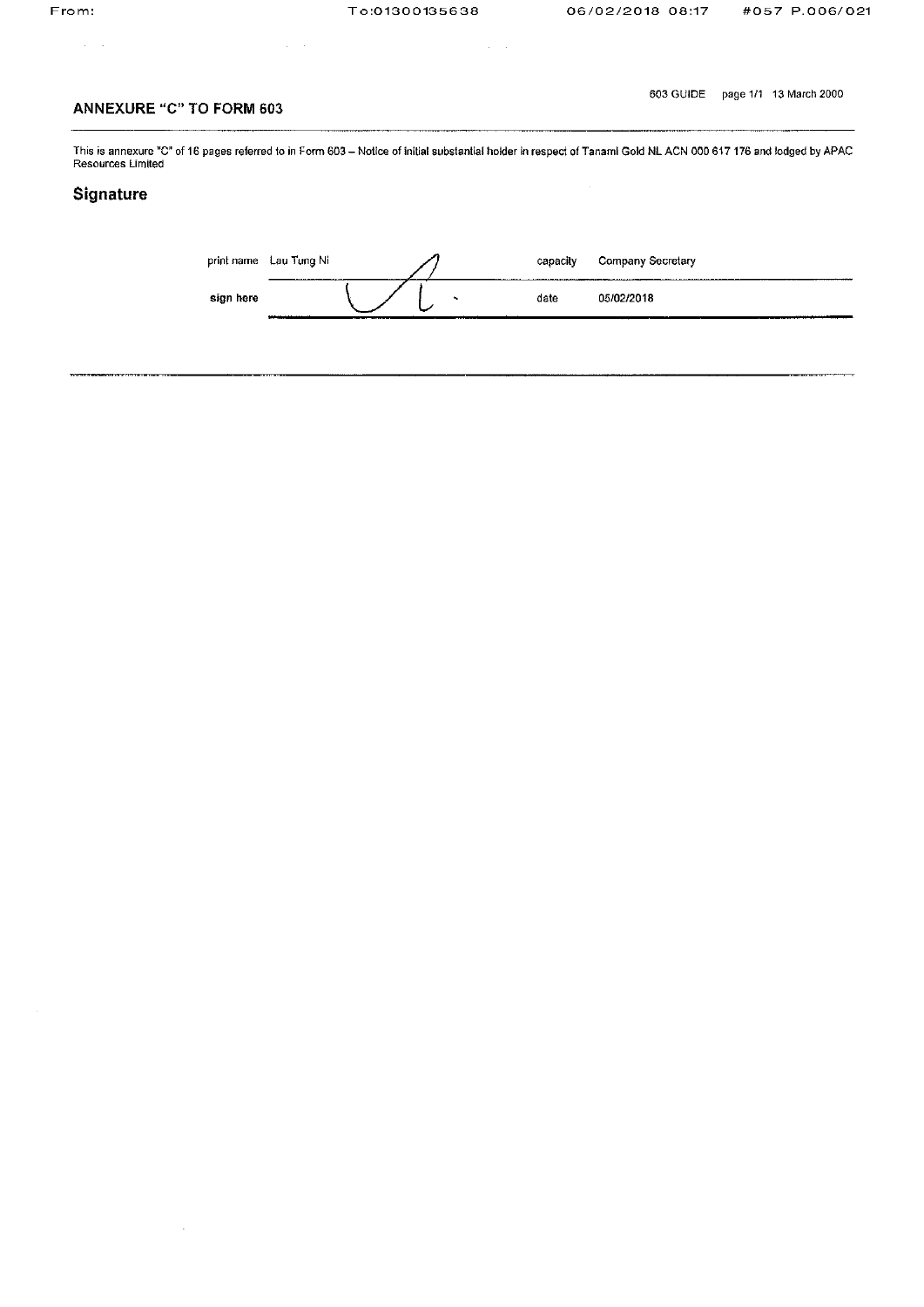**EXECUTION VERSION** 

# Share Sale Agreement

relating to shares in Tanami Gold NL (ACN 000 617 176)

Allied Properties Resources Limited APAC Resources Mining Limited



Level 12 60 Carrington Street SYDNEY NSW 2000 DX 282 SYDNEY NSW Tel:+612 89151000 Fax: +61 2 8916 2000 www.addisonslawyers.com.au Ref: DB/RCK:APA001/4028 2494886-2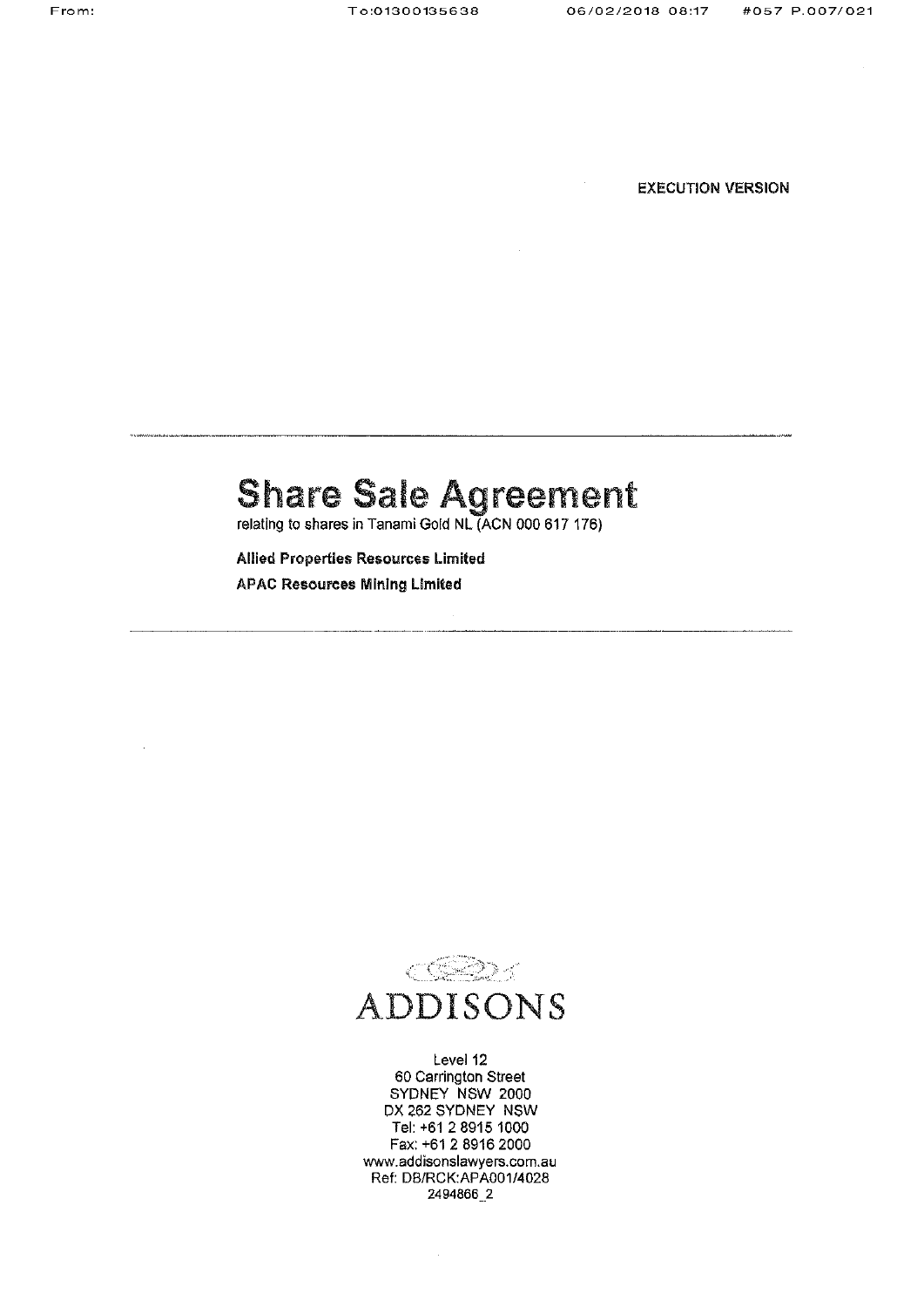$\mathbf{I}$ 

# **Table of Contents**

| 1.  |  |
|-----|--|
| 2.  |  |
| 3.  |  |
| 4.  |  |
| 5.  |  |
| 6.  |  |
| 7.  |  |
| 8.  |  |
| 9.  |  |
| 10. |  |
| 11. |  |
| 12. |  |
| 13. |  |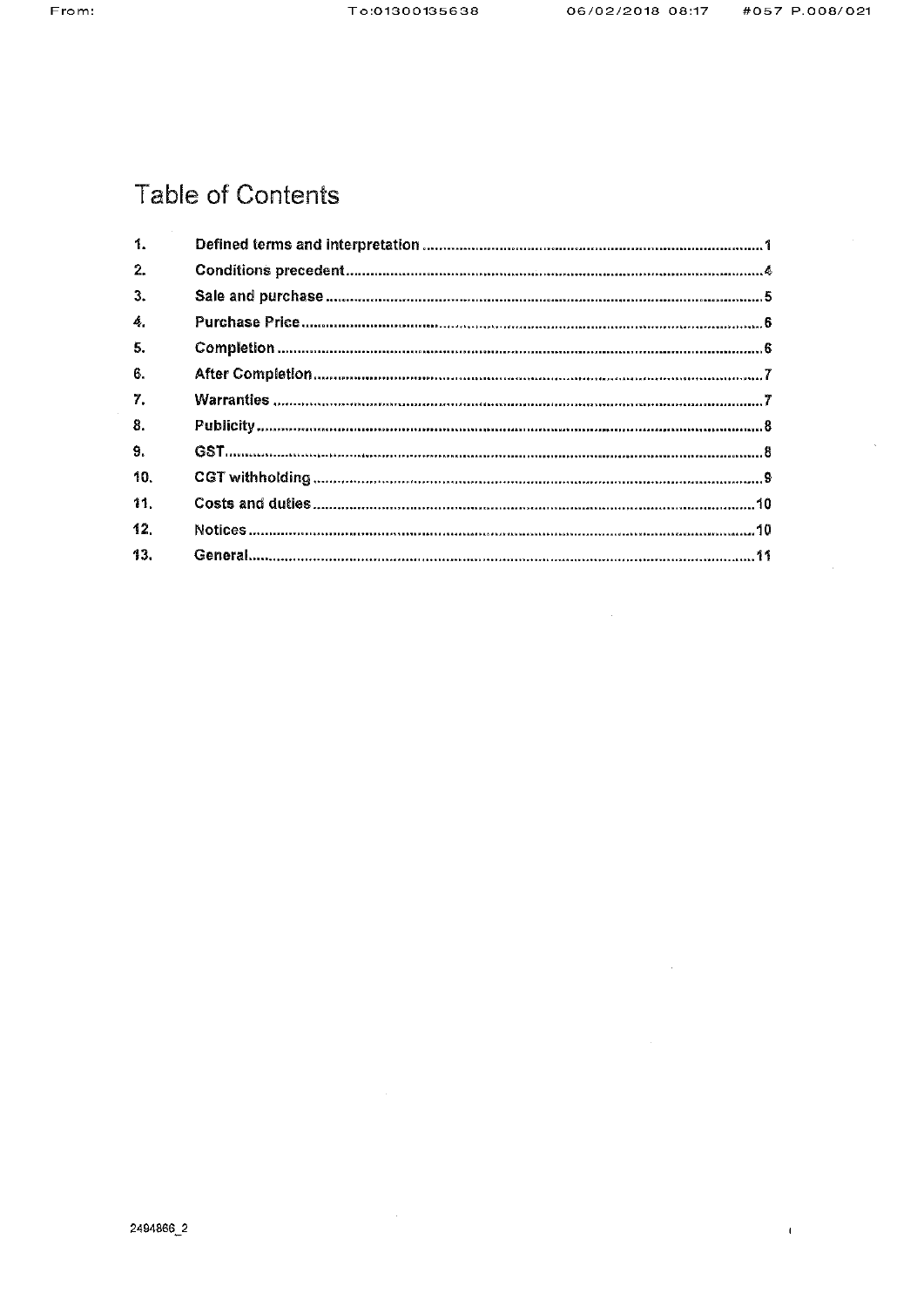# **DETAILS**

| Date           | 2 February 2018                                                                                     |  |  |  |  |
|----------------|-----------------------------------------------------------------------------------------------------|--|--|--|--|
| <b>Parties</b> | Seller and Buyer (as specified below)                                                               |  |  |  |  |
| Seller         | <b>Allied Properties Resources Limited</b>                                                          |  |  |  |  |
|                | Address: 22 <sup>nd</sup> Floor, Allied Kajima Building, 138 Gloucester Road, Wanchai, Hong<br>Kong |  |  |  |  |
|                | Attention: Mr Li Chi Kong                                                                           |  |  |  |  |
|                | Fax: (852) 2519 2288                                                                                |  |  |  |  |
| <b>Buyer</b>   | <b>APAC Resources Mining Limited</b>                                                                |  |  |  |  |
|                | Address: 23 <sup>rd</sup> Floor, Allied Kajima Building, 138 Gloucester Road, Wanchai, Hong<br>Kong |  |  |  |  |
|                | Attention: Mr Andrew Ferguson                                                                       |  |  |  |  |
|                | Fax: (852) 2541 9133                                                                                |  |  |  |  |

# **Recitals**

- А. The Seller is the beneficial owner of the Sale Shares, which are held by the Custodians in their capacity as custodians for the Seller.
- **B.** The Seller has agreed to sell and the Buyer has agreed to buy the Sale Shares on the terms and conditions set out in this agreement.

# **Operative Parts**

## 1. Defined terms and interpretation

#### $1.1$ **Defined terms**

APAC Resources Limited means APAC Resources Limited, incorporated in Bermuda and listed on the Stock Exchange of Hong Kong (Stock Code 1104).

Business Day means a day on which banks are open for general banking business in Sydney, excluding Saturdays, Sundays and public holidays.

Business Hours means between 9.00am and 5.00pm (Sydney time).

Company means Tanami Gold NL (ACN 000 617 176).

Completion means completion of the sale and purchase of the Sale Shares contemplated by this agreement.

Completion Date means 10 Business Days after the date on which notification of the last of the Conditions in clause 2.1 is fulfilled or waived, or any other date agreed by the Buyer and the Seller.

Conditions has the meaning given to that term in clause 2.1.

Corporations Act means the Corporations Act 2001 (Cth).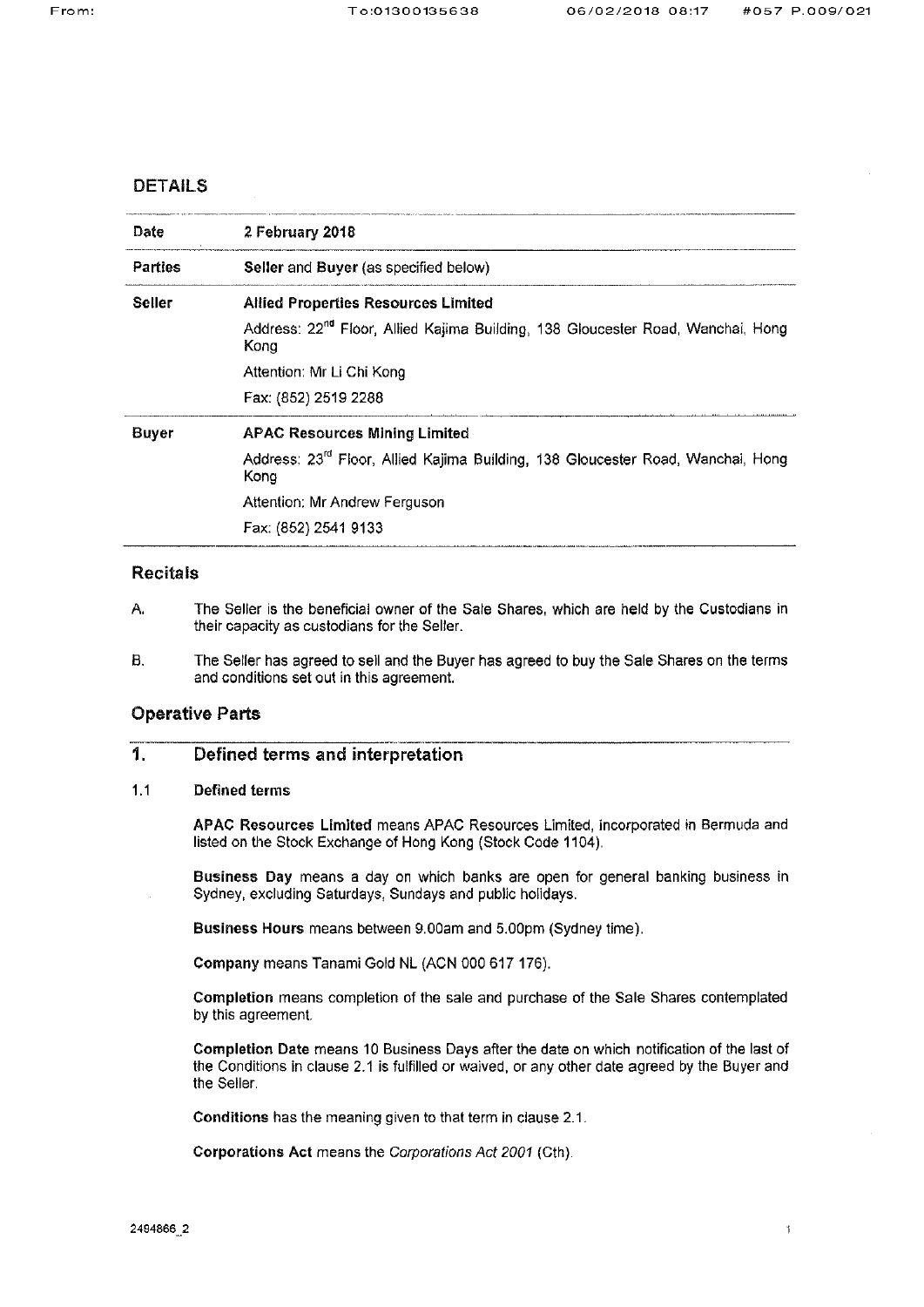**Custodians means:** 

- Accolade Services in respect of 377,612,786 Sale Shares; and  $(a)$
- $(b)$ Sun Kung Kai Investment Services Limited in respect of 70,000,000 Sale Shares.

Cut Off Date means 2 May 2018.

Defaulting Party has the meaning given to that term in clause 5.4(a).

Exchange Rate means the AUD/HKD exchange rate quoted by banks mutually agreed between the Buyer and Seller at the time that payment is made pursuant to clause 5.3.

GST has the meaning given to that term in the GST Act.

GST Act means the act known as A New Tax System (Goods and Services Tax) Act 1999  $(Cth)$ .

Input Tax Credit has the meaning given to that term in the GST Act.

Notice has the meaning given to that term in clause 12.1.

Notifying Party has the meaning given to that term in clause 5.4(a).

PPSA means the Personal Property Securities Act 2009 (Cth).

PPSA Security Interest means a "security interest" within the meaning of section 12 of the PPSA.

Purchase Price means A\$20,142,575.

Sale Shares means 447,612,786 fully paid ordinary shares in the capital of the Company.

Security Interest means an interest or power:

- $(a)$ reserved in or over any interest in any asset including, but not limited to, any retention of title; or
- $(b)$ created or otherwise arising in or over any interest in any asset under a bill of sale, mortgage, charge (whether fixed or floating), hypothecation, lien, pledge, caveat, trust or power,

by way of, or having similar commercial effect to, security for the payment of a debt or any other monetary obligation or the performance of any other obligation and includes, but is not limited to, any agreement to grant or create any of the above and also includes any PPSA Security Interest.

Taxable Supply has the meaning given to that term in the GST Act.

# $1.2$ Interpretation

In this agreement, except where the context otherwise requires:

- $(a)$ the singular includes the plural and vice versa and a gender includes other genders;
- $(b)$ other grammatical forms of a defined word or expression have a corresponding meaning;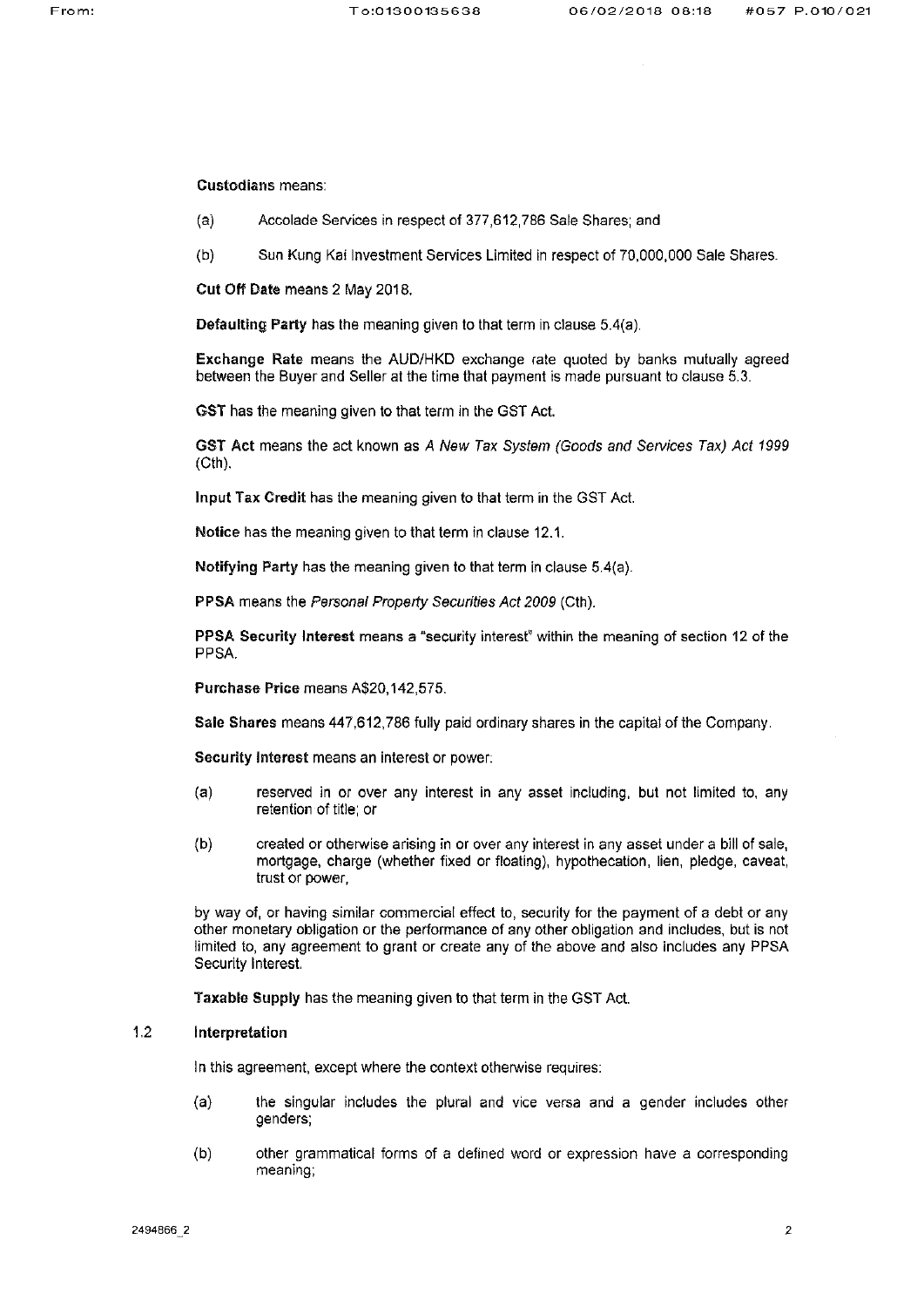- $(c)$ a reference to a clause, paragraph, schedule or annexure is to a clause or paragraph of or schedule or annexure to this agreement and a reference to this agreement includes any schedule and annexure;
- a reference to a document or agreement, includes the document or agreement as  $(d)$ novated, altered, supplemented or replaced from time to time;
- a reference to A\$, \$A, dollar or \$ is to Australian currency and a reference to HKD  $(e)$ is to Hong Kong currency:
- $(f)$ a reference to time is to Sydney time;
- a reference to a year (other than a financial year) or a month means a calendar  $(q)$ year or calendar month respectively;
- a reference to a party is to a party to this agreement, and a reference to a party to  $(h)$ a document includes the party's executors, administrators, successors and permitted assigns and substitutes;
- a reference to a person includes a natural person, partnership, firm, body  $(i)$ corporate, trust, joint venture, association, governmental or local authority or agency or other entity;
- a reference to a statute, ordinance, code or other law includes regulations and  $($ j $)$ other instruments under it and consolidations, amendments, re-enactments or replacements of any of them;
- $(k)$ any authorities, associations, bodies and entities whether statutory or otherwise will, in the event of such authority, association, body or entity ceasing to exist or being reconstituted, replaced or the powers or functions thereof being transferred to or taken over by any other authority, association, body or entity, be deemed to refer respectively to the authority, association, body or entity established, constituted or substituted in lieu thereof which exercises substantially the same powers or functions:
- the meaning of general words is not limited by specific examples introduced by  $(1)$ including, for example or similar expressions;
- a rule of construction does not apply to the disadvantage of a party because the  $(m)$ party was responsible for the preparation of this agreement or any part of it; and
- if a day on or by which an obligation must be performed or an event must occur is  $(n)$ not a Business Day, the obligation must be performed or the event must occur on or by the next Business Day.

# $1.3$ Other rules of interpretation

In this agreement, unless expressly provided otherwise:

- (method of payment) any payment of money by one party to another will be  $(a)$ made in Australian currency by bank cheque or by credit of cleared funds to a bank account specified by the recipient;
- $(b)$ (Business Days) if:
	- $(i)$ the day on or by which any act, matter or thing is to be done is a day other than a Business Day, the act, matter or thing will be done on the next Business Day; and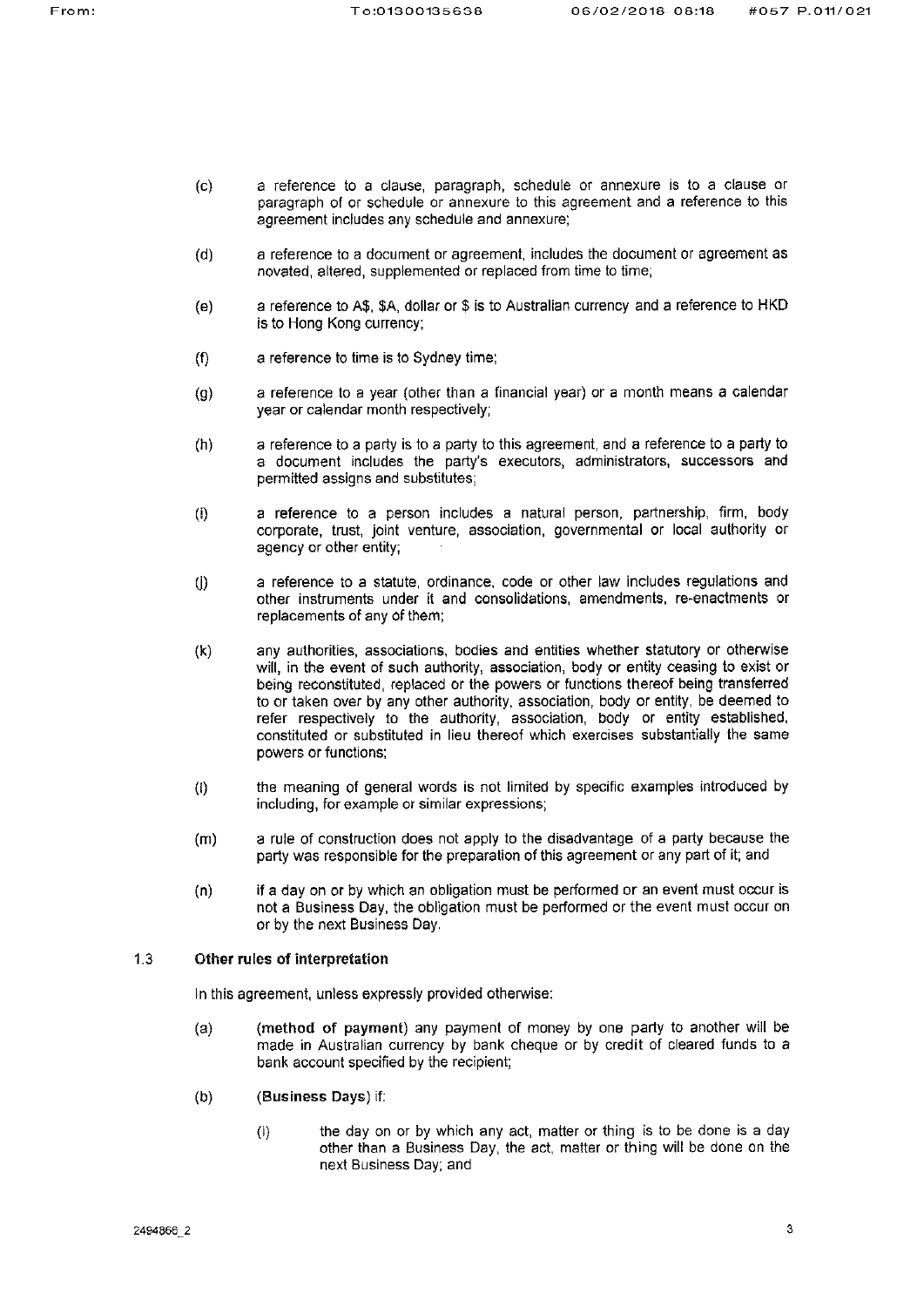- $(ii)$ any money falls due for payment on a date other than a Business Day, that money will be paid on the next Business Day (without interest or any other amount being payable in respect of the intervening period); and
- $\mathcal{L}(\mathbf{C})$ (reasonable or best endeavours) an obligation on a party to use its best endeavours or reasonable endeavours does not oblige that party to pay money:
	- in the form of an inducement or consideration to a third party to procure  $(i)$ something (other than the payment of immaterial expenses or costs, including advisers' costs, to procure the relevant thing); or
	- in circumstances that are commercially onerous or unreasonable in the  $(ii)$ context of this agreement,

or to provide other valuable consideration to or for the benefit of any person or to agree to commercially onerous or unreasonable conditions, except to the extent expressly provided for in this agreement.

# $1.4$ Headings

Headings are for ease of reference only and do not affect interpretation.

# $\hat{z}$ **Conditions precedent**

# $2.1$ Conditions

Clauses 3, 4 and 5 will not bind the parties and are of no force or effect unless and until each of the following conditions precedent (Conditions) are fulfilled or waived:

- (Shareholder approval Company) the shareholders of the Company have  $(a)$ passed a resolution under item 7 of section 611 of the Corporations Act pursuant to which the transfer of the Sale Shares from the Seller to the Buyer is approved;
- (Shareholder approval APAC Resources Limited) the shareholders of APAC  $(b)$ Resources Limited have duly passed a resolution pursuant to which the acquisition of the Sale Shares by the Buyer is approved; and
- (Foreign Investment Review Board approval):  $(c)$ 
	- the Buyer has received a written notice under the Foreign Acquisitions  $(i)$ and Takeovers Act 1975 (Cth), by or on behalf of the Treasurer of the Commonwealth of Australia stating or to the effect that the Commonwealth Government does not object to the transactions contemplated by this agreement, either unconditionally or on terms that are acceptable to the Buyer; or
	- $(ii)$ the Treasurer of the Commonwealth of Australia becomes precluded from making an order in relation to the subject matter of this agreement and the transactions contemplated by it under the Foreign Acquisitions and Takeovers Act 1975 (Cth); or
	- $(iii)$ if an interim order is made under the Foreign Acquisitions and Takeovers Act 1975 (Cth) in respect of the transactions contemplated by this agreement, the subsequent period for making a final order prohibiting the transactions contemplated by this agreement elapses without a final order being made;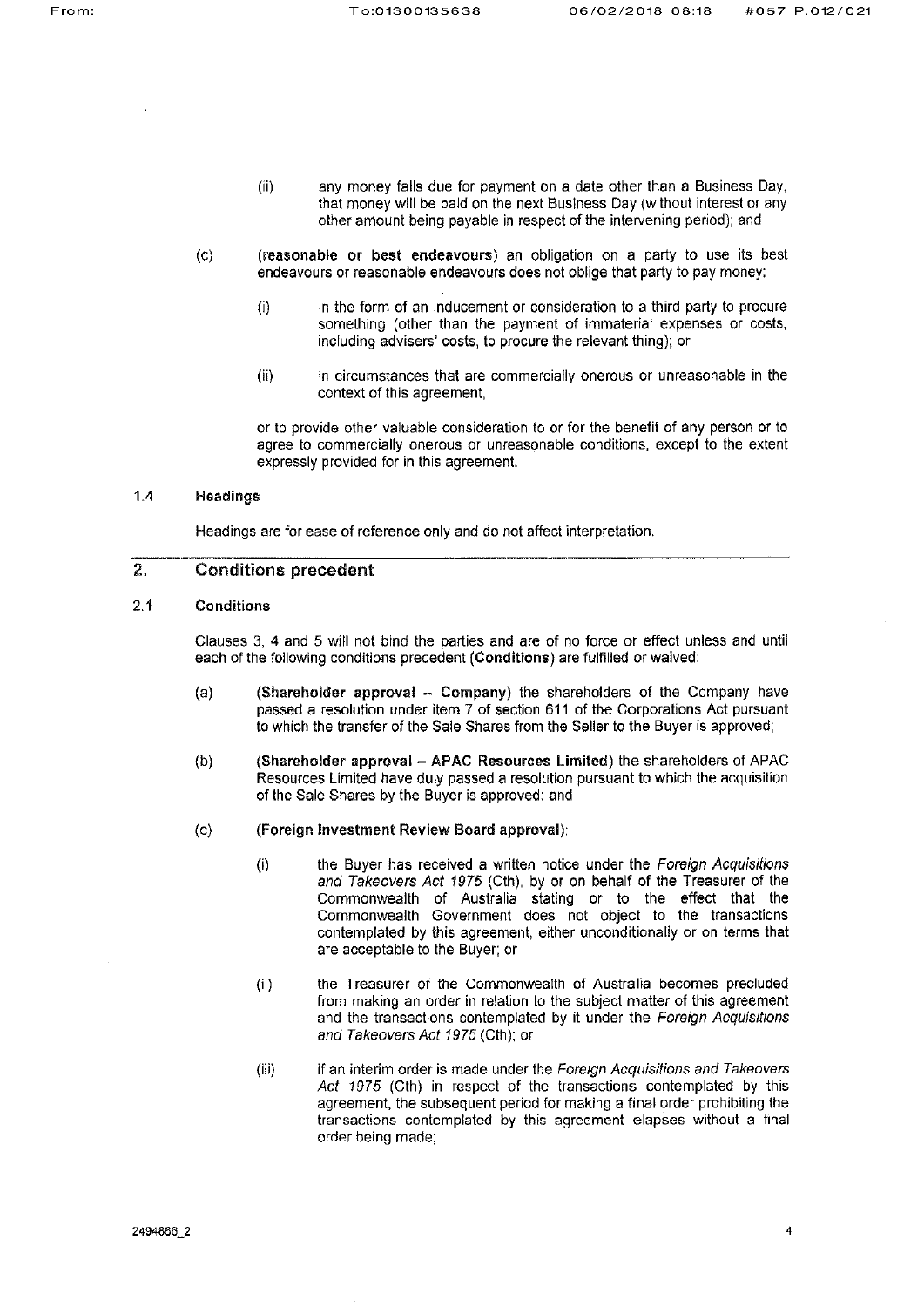## $2.2$ **Benefit of Conditions**

The Conditions in clauses  $2.1(a)$ ,  $2.1(b)$  and  $2.1(c)$  are imposed for the benefit of the Seller and the Buver.

## $2.3$ Waiver

A waiver of a Condition:

- $(a)$ must be in writing and given by each party;
- $(b)$ may be given or withheld in the absolute discretion of either party; and
- $(c)$ will be effective only to the extent specifically set out in any waiver given.

# $2.4$ Obligation to satisfy Conditions and co-operate

- $(a)$ Each party must use all reasonable endeavours (other than waiver) to ensure that each Condition is fulfilled as soon as reasonably practicable and in any event on or before the Cut Off Date.
- $(b)$ Without limiting clause 2.4(a), each party must co-operate with each other and provide all reasonable assistance to the others to fulfil the Conditions.

## $2.5$ **Notice**

Each party must notify the other in writing as soon as practicable after becoming aware that a Condition has been fulfilled or is incapable of being fulfilled.

# $2.6$ **Failure of Condition**

This agreement automatically terminates if any of the Conditions:

- $(a)$ are not fulfilled by the Cut Off Date; or
- $(b)$ become incapable of being fulfilled on or before the Cut Off Date,

and that Condition is not waived in accordance with clause 2.3.

# $2.7$ No binding agreement for transfer

For the avoidance of doubt, nothing in this agreement will cause a binding agreement for the transfer of shares to arise unless and until the Conditions have been satisfied or waived in accordance with clause 2.3 and no person will obtain rights in relation to shares as a result of this agreement unless and until those conditions have been satisfied.

# $3.$ Sale and purchase

# $3.1$ **Sale Shares**

Subject to clause 2, the Seller agrees to sell and the Buyer agrees to buy the Sale Shares:

- $(a)$ for the Purchase Price;
- free from any Security Interests;  $(b)$
- $(c)$ with all rights (including dividend and voting rights) attached or accrued to them;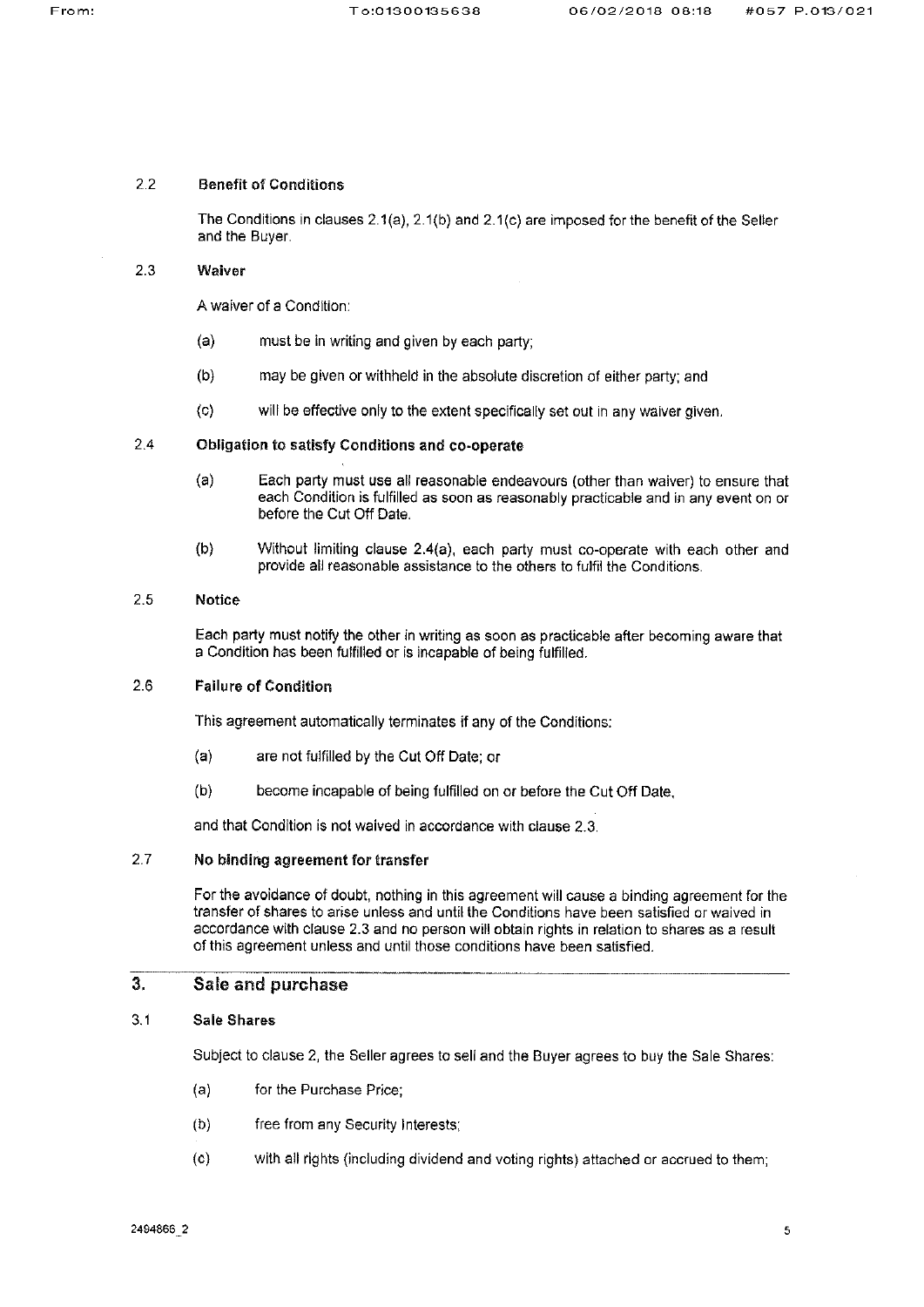- $(c)$ with effect on and from Completion; and
- on the terms and conditions set out in this agreement.  $(e)$

# $3.2$ **Title and risk**

Title to and risk in the Sale Shares passes to the Buyer on Completion.

# 4. **Purchase Price**

At Completion, the Buyer must pay the Purchase Price to the Seller in accordance with clause 5.3.

# 5. Completion

## $5.1$ Time and place

Completion will take place at Level 12, 60 Carrington Street, Sydney commencing at 11.00 am on the Completion Date or such other time and place as agreed between the Seller and the Buyer.

# $5.2$ **Obligations of the Seller**

On or before Completion, the Seller must:

- procure that each Custodian delivers to the Buyer, in respect of the Sale Shares  $(a)$ held by that Custodian, completed transfers in favour of the Buyer of the relevant Sale Shares in registrable form (except for the impression of stamp duty or other taxes of a similar nature), duly executed by the Custodian; and
- $(b)$ do all other things necessary or desirable to transfer the Sale Shares to the Buyer.

# $5.3$ **Obligations of the Buyer**

On Completion, subject to clause 10, the Buyer must pay the Purchase Price to the Seller or at the Seller's direction in Hong Kong dollars, as calculated by reference to the Exchange Rate

# $5.4$ Notice to complete

- $(a)$ If a party (Defaulting Party) fails to satisfy its obligations under this clause 5.4 on the day and at the place and time for Completion determined under clause 5.1 then the other party (Notifying Party) may give the Defaulting Party a notice requiring the Defaulting Party to satisfy those obligations within a period of 10 Business Days from the date of the notice and declaring time to be of the essence.
- $(b)$ If the Defaulting Party fails to satisfy those obligations within those 10 Business Days the Notifying Party may, without limiting any other rights it may have, terminate this agreement by giving written notice to the Defaulting Party and on termination of this agreement.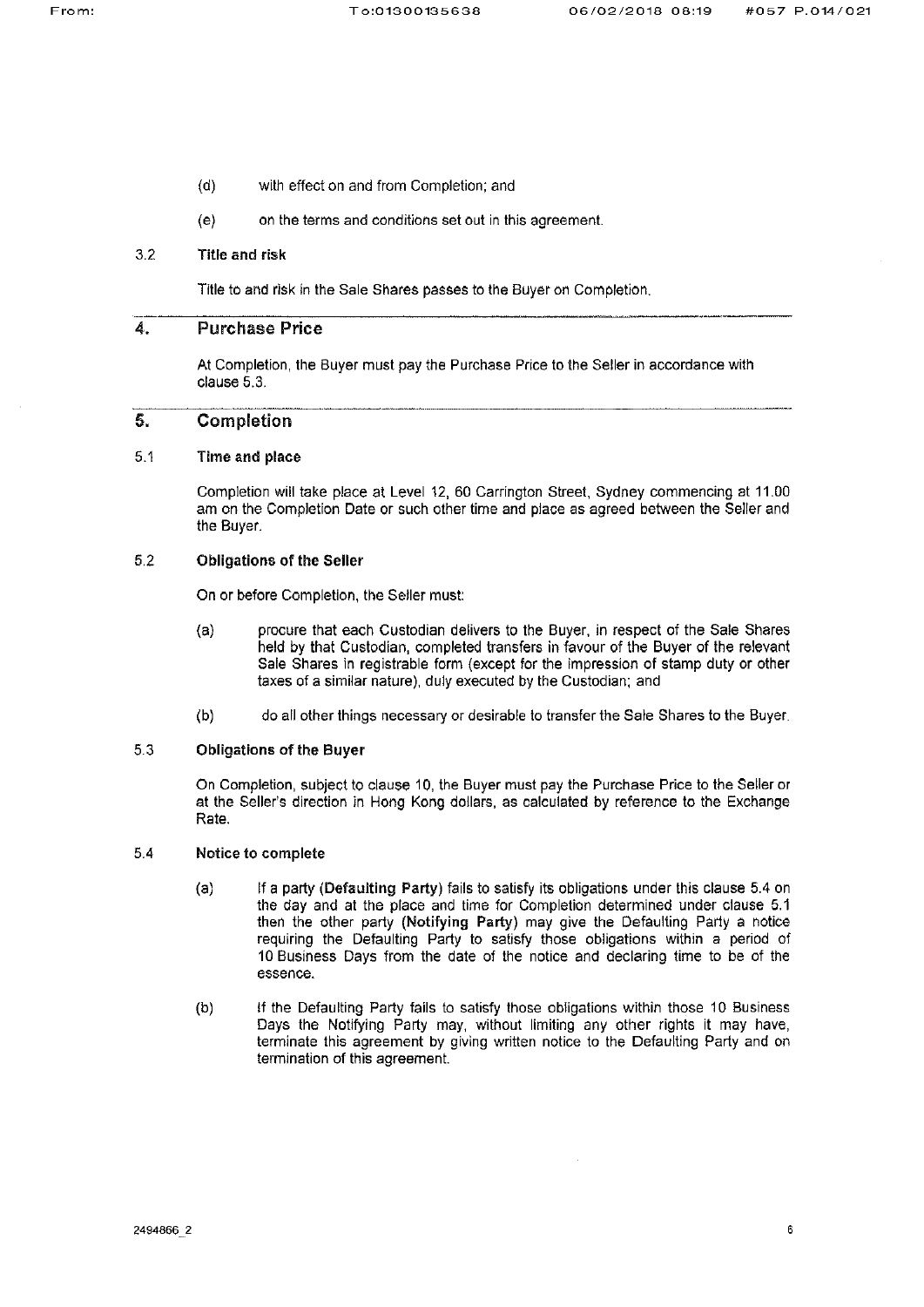#### 5.5 **Completion simultaneous**

- Subject to clause 5.5(b), the actions to take place as contemplated by this  $(a)$ clause 5.5 are interdependent and must take place, as nearly as possible, simultaneously and will be taken to have occurred simultaneously. If one action does not take place, then without prejudice to any rights available to any party as a consequence:
	- there is no obligation on any party to undertake or perform any of the  $(i)$ other actions:
	- to the extent that such actions have already been undertaken, the parties  $(ii)$ must do everything reasonably required to reverse those actions; and
	- the Seller and the Buyer must each return to the other all documents  $(iii)$ delivered to it under this clause 5 and must each repay to the other all payments received by it or made at its direction under this clause 5.
- Either the Seller or the Buyer may, in its sole discretion, waive any or all of the  $(b)$ actions that the other party is required to perform under this clause 5.
- Completion is taken to have occurred when each party has performed its  $(c)$ obligations under this clause 5.

# 6. **After Completion**

#### $6.1$ **Post Completion notices**

The Seller must promptly give to the Buyer all payments, notices and correspondence in relation to the Company that it receives after Completion.

## 6.2 Proxy

From Completion until the Sale Shares are registered in the name of the Buyer, the Seller:

- appoints the Buyer as the sole proxy of the holders of Sale Shares to attend  $(a)$ shareholders' meetings and exercise the votes attaching to the Sale Shares;
- must not attend and vote at any shareholders' meetings;  $(b)$
- must take all other actions in the capacity of a registered holder of the Sale Shares  $(c)$ as the Buyer directs.

# $\mathcal{L}$ **Warranties**

#### $7.1$ **Mutual warranties**

Each party represents and warrants to the other party that:

- it is a body corporate duly incorporated, organised and subsisting in accordance  $(a)$ with the laws of the place of its incorporation;
- it has full legal capacity and power to own property and carry on its business and  $(b)$ enter into and perform its obligations under this agreement;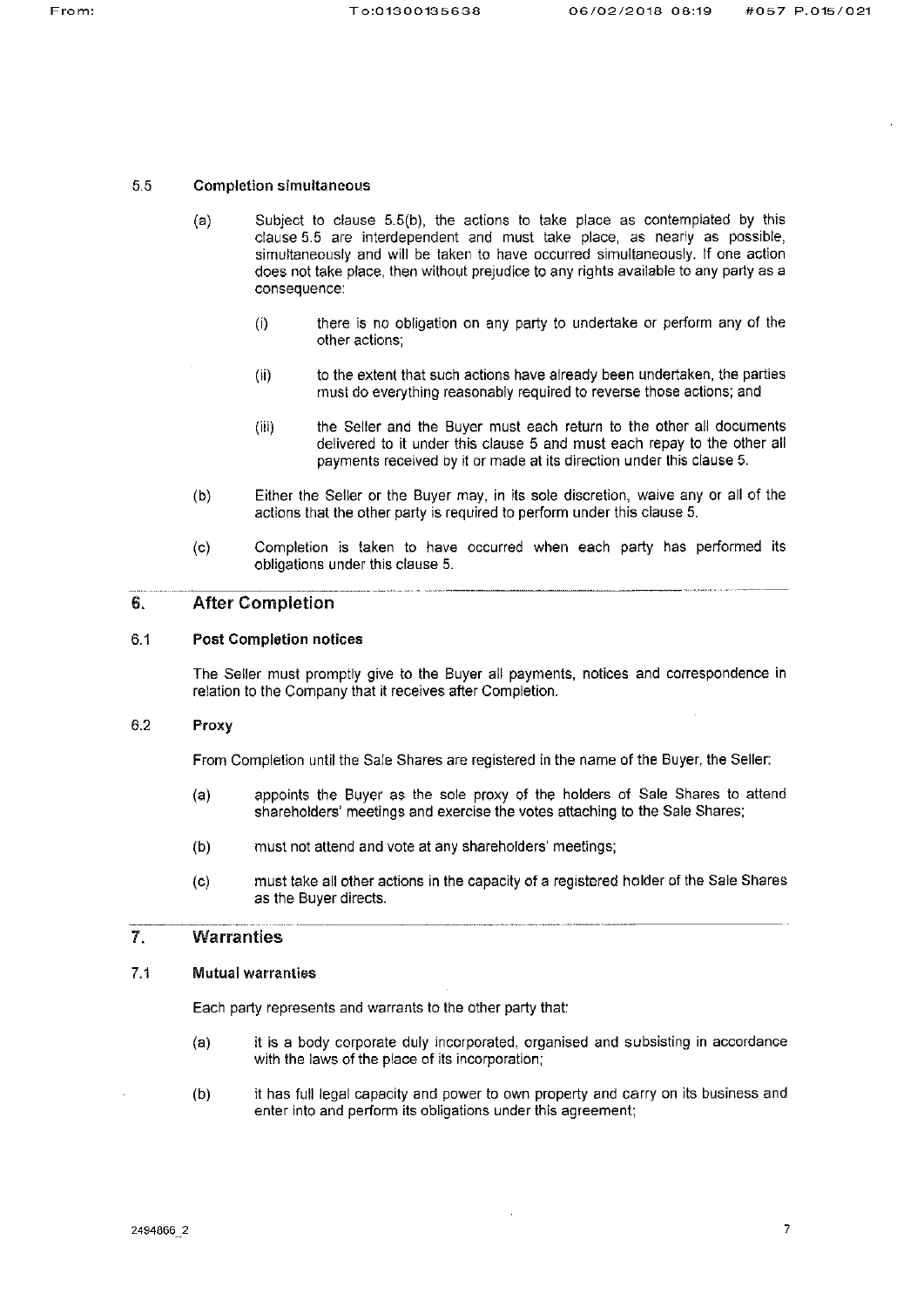- it has taken all corporate and other action required and obtained or been granted  $(c)$ all consents, approvals, permissions and authorisations, whether internal or external, necessary to enable it to enter into and perform its obligations under this agreement; and
- $(d)$ the execution, delivery and performance by it of this agreement;
	- complies with its constitution or other constituent documents (where  $(i)$ applicable); and
	- $(ii)$ does not constitute a breach of any law or obligation, or cause or result in a default under any agreement, or Security Interest, by which it is bound and that would prevent it from entering into and performing its obligations under this agreement.

#### $7.2$ **Seller warranties**

The Seller represents and warrants to the Buyer that:

- the Sale Shares:  $(a)$ 
	- $(i)$ were validly issued; and
	- $(ii)$ are fully paid and no money is owing in respect of them.
- $(b)$ the Seller:
	- $(i)$ is the beneficial owner of the Sale Shares; and
	- $(ii)$ has authority to instruct the Custodians to transfer the Sale Shares to the Buyer;
- at Completion, the Buyer will acquire the full legal and beneficial ownership of the  $(c)$ Sale Shares free and clear of all Security Interests, subject to registration of the Buyer in the register of shareholders and the payment of any stamp duty or similar imposts; and.
- there are no agreements, arrangements or understandings to give or create any  $(d)$ option, rights to acquire or Security Interests over the Sale Shares.

# 8. Publicity

No party will make or authorise a public announcement or communication relating to the negotiations of the parties or the existence, subject matter or terms of this agreement unless:

- $(a)$ it has the prior written consent of the other party; or
- $(b)$ it is required to do so by law or stock exchange rules and gives the other party reasonable notice of the intended announcement or communication.

# 9. GST

#### $9.1$ Interpretation

In this clause 9, a word or expression defined in the GST Act has the meaning given in that act.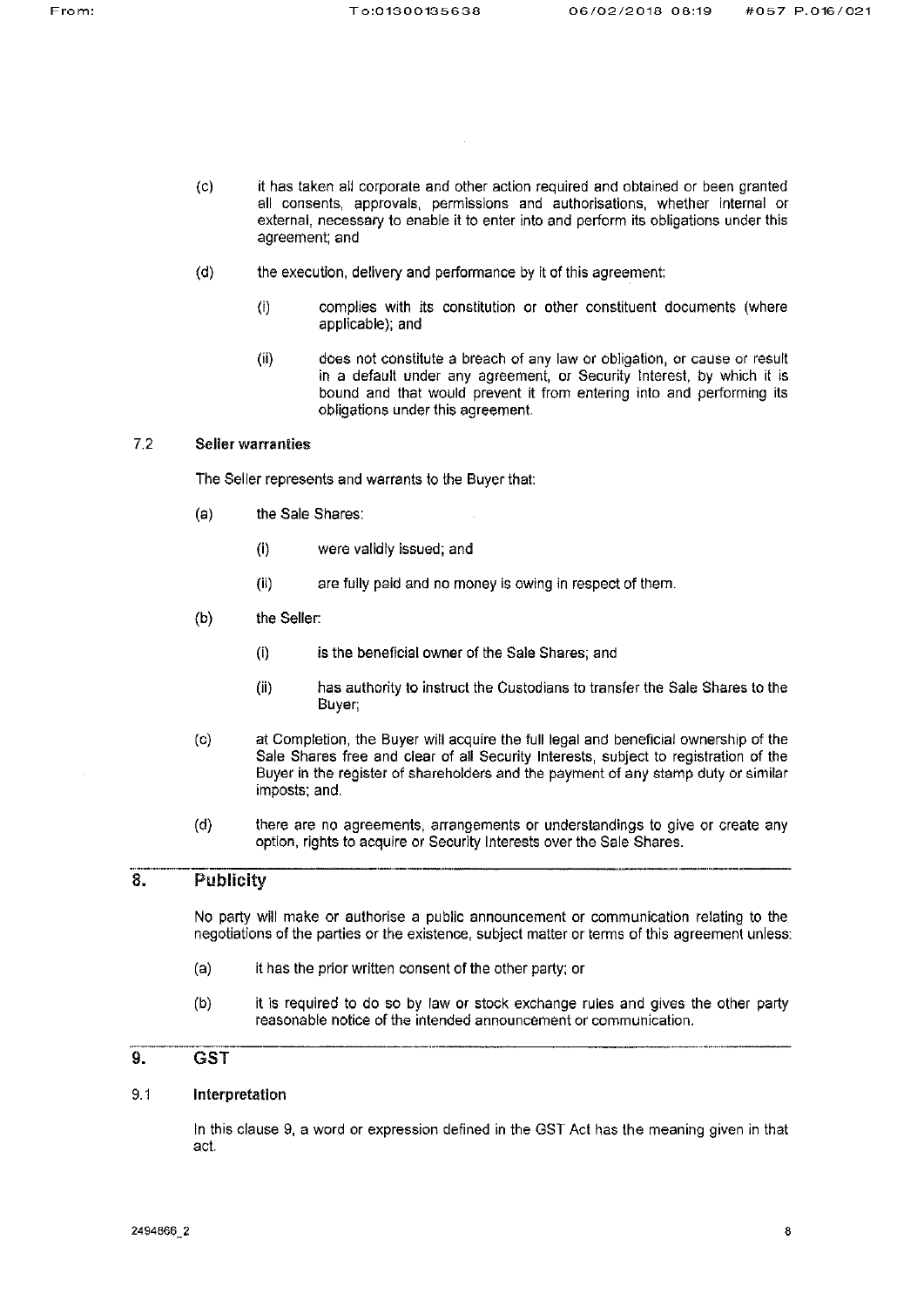#### $9.2$ **Taxable supplies**

If anything done under or in connection with this agreement constitutes a Taxable Supply from one party to the other in respect of which GST is payable, the consideration payable for the supply will be increased by an amount equal to the GST exclusive consideration multiplied by the applicable rate of GST.

## $9.3$ **Reimbursements**

If a party must reimburse or indemnify the other party for any cost, loss or expense under or in connection with this agreement, the amount of the cost, loss or expense will be reduced by the amount of any input Tax Credit the other party is entitled to claim for the cost, loss or expense.

# $9.4$ **Tax invoice**

A party is not required to make a payment for a Taxable Supply made under or in connection with this agreement until it receives a tax invoice in relation to that supply.

## 9.5 Amounts exclusive of GST

Unless expressly stated otherwise, all amounts payable under this agreement are exclusive of GST.

# 10. **CGT** withholding

## $10.1$ **Definitions**

For the purpose of this clause 10:

- CGT Withholding Amount means amounts, if any, determined under section 14- $(a)$ 200(3) of Schedule 1 to the TAA which may be payable to the Commissioner under section 14-200(1) of Schedule 1 to the TAA;
- $(b)$ Commissioner has the meaning given under the TAA; and
- $(c)$ TAA means the Taxation Administration Act 1953 (Cth).
- $10.2$ **CGT Withholding Amount** 
	- The Buyer will withhold a CGT Withholding Amount and pay a CGT Withholding  $(a)$ Amount to the Commissioner unless, for the purposes of subsection 14-225(2) of Schedule 1 the TAA, by entering into this agreement the Seller declares, for the period beginning from the date of this agreement until Completion, that the Sale Shares are membership interests but not indirect Australian real property interests. If Completion occurs later than the date six months after the date of this agreement, the Seller must deliver to the Buyer, at or before Completion, a further declaration that the Sale Shares are membership interests but not indirect Australian real property interests.
	- $(b)$ The Buyer acknowledges and agrees that:
		- clause 10.2(a) constitutes a declaration for the purposes of sections 14- $(i)$ 210(3) and 14-225(2) of Schedule 1 to the TAA, given by the Seller to the Buyer;
		- $(ii)$ the Buyer does not know that declaration to be faise; and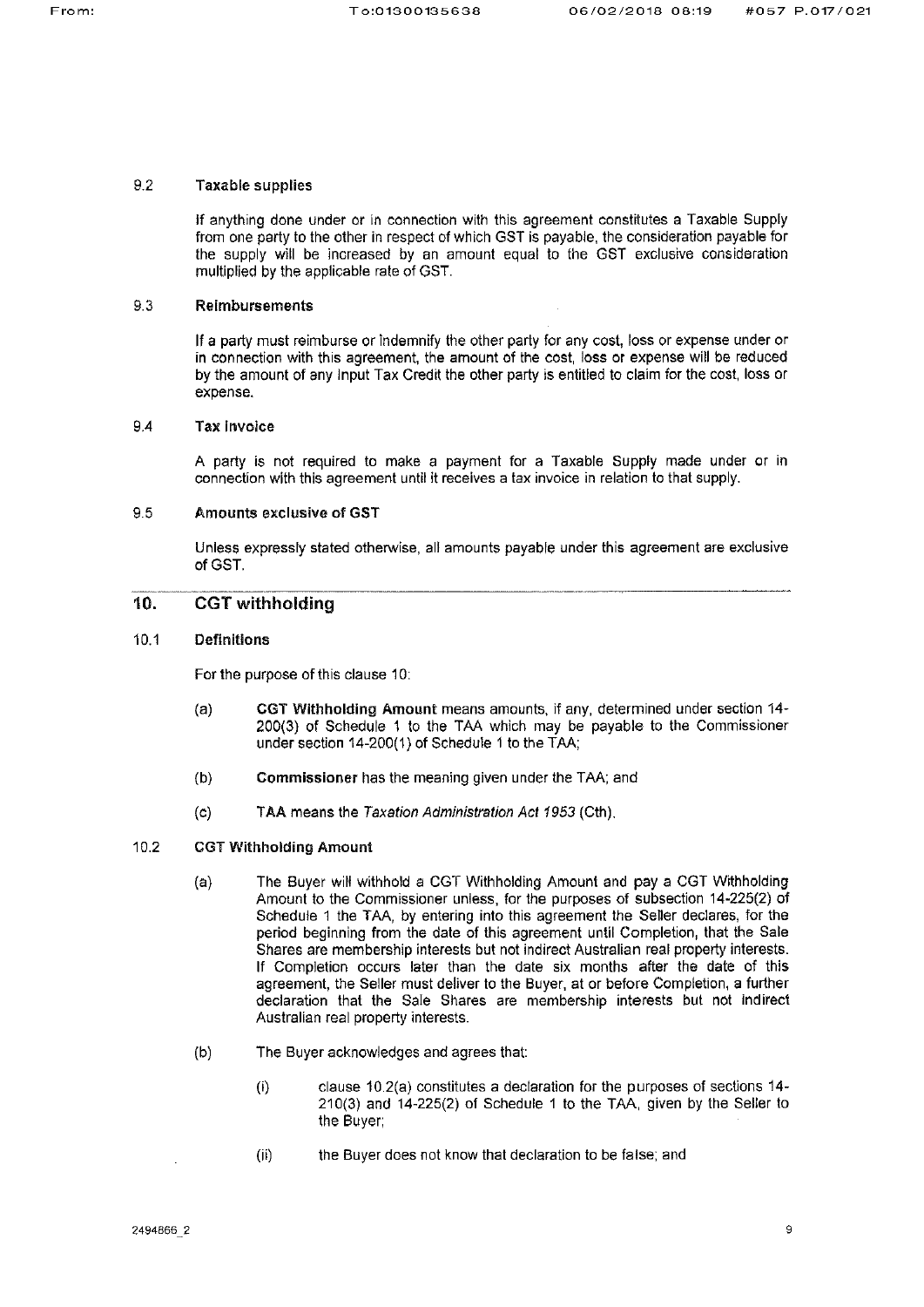- $(iii)$ as a result of the matters referred to in clauses 10.2(a) and 10.2(b), the Buyer will not:
	- $(A)$ withhold any amount in relation to a CGT Withholding Amount from any payments to be made to the Seller; or
	- $(B)$ pay a CGT Withholding Amount to the Commissioner,

in connection with this agreement.

## 11. **Costs and duties**

# $11.1$ Costs

Subject to Completion, the Buyer and the Seller must each pay their own costs in relation to the preparation and execution of this agreement.

## $11.2$ **Duties**

The Buyer must bear and is responsible for all duties, stamp duties or other similar imposts on or in respect of this agreement and any instrument or transaction.

# 12. **Notices**

# $12.1$ **Service of notices**

A notice, demand, consent, approval or communication under this agreement (Notice):

- must be in writing and in English directed to the recipient's address for notices  $(a)$ specified in the Details (as varied by any Notice);
- must be hand delivered, left at or sent by prepaid post or email to the recipient's  $(b)$ address for notices specified in the Details (as varied by any Notice); and
- $(c)$ may be given by an agent of the sender.

# $12.2$ **Effective on receipt**

A Notice given in accordance with clause 12.1 takes effect when received (or at a later time specified in it), and is taken to be received.

- $(a)$ if hand delivered or left at the recipient's address, on delivery;
- $(b)$ if sent by prepaid post, the third Business Day after the date of posting, or the seventh Business Day after the date of posting if posted to or from outside Australia; and
- $(c)$ if by email transmission, when received by the recipient's email server (even if received, filtered or categorised as unwanted email or spam), unless the sender receives an automated notice (not including an 'out of office' notice) that delivery has failed.

but if the delivery or transmission under paragraph (a) or (c) is outside Business Hours, the Notice is taken to be received at the commencement of Business Hours after that delivery, receipt or transmission.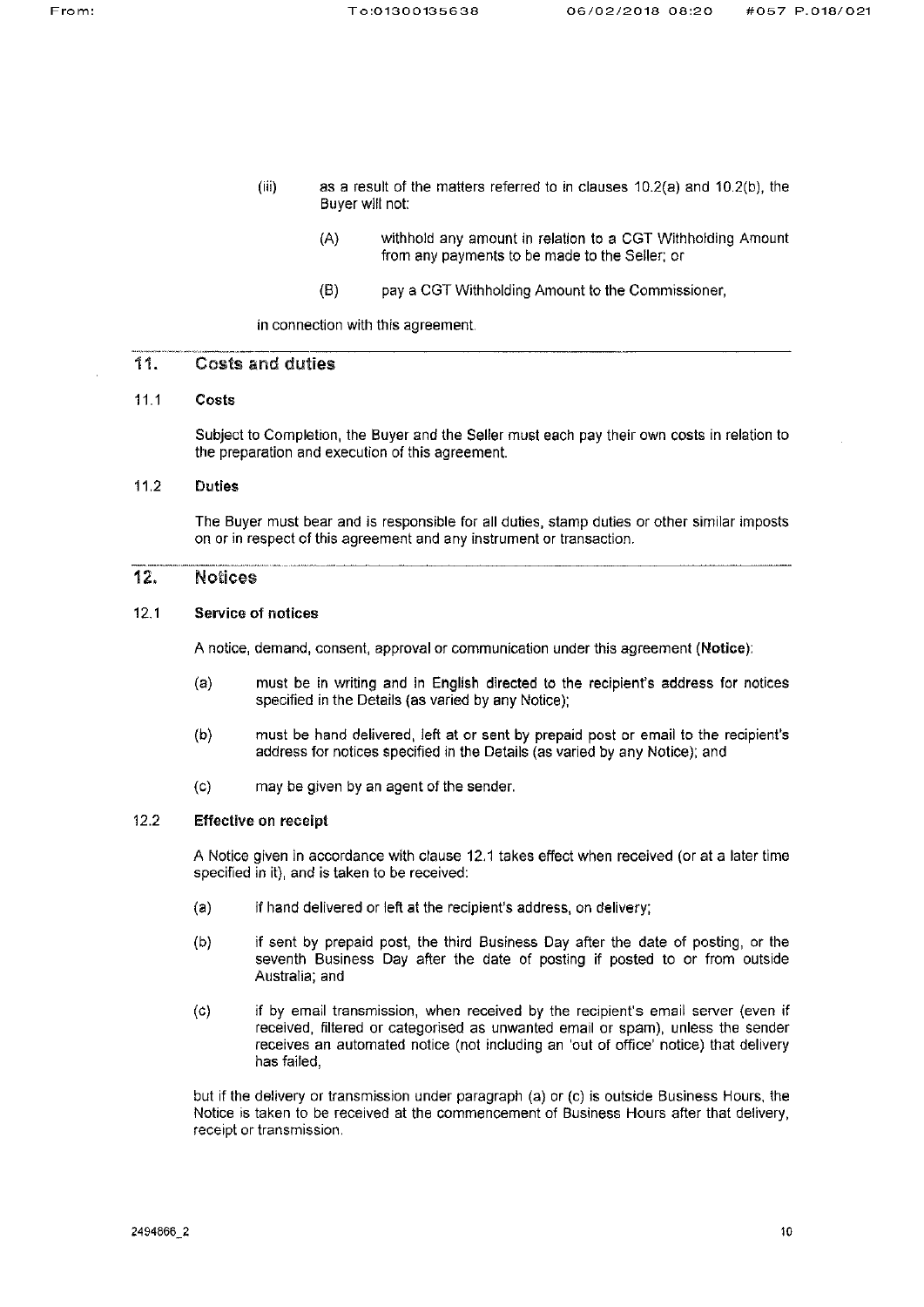#### $12.3$ Process service

Any process or other document relating to litigation, administrative or arbitral proceedings in relation to this agreement may be served by any method contemplated by this clause in addition to any means authorised by law.

# 13. General

#### $13.1$ **Alterations**

This agreement may be altered only in writing signed by each party.

## $13.2$ **Approvals and consents**

Except where this agreement expressly states otherwise, a party may, in its discretion, give conditionally or unconditionally or withhold any approval or consent under this agreement.

# $13.3$ **Assignment**

A party may only assign this agreement or a right under this agreement with the prior written consent of the other party.

## 13.4 **Counterparts**

This agreement may be executed in counterparts. All executed counterparts constitute one document. This agreement may be executed by either of the parties by duly executing a counterpart and forwarding a copy of the signed counterpart to the other party.

#### 13.5 No merger

Except where this agreement expressly states otherwise, the rights and obligations of the parties under this agreement do not merge on completion of any transaction contemplated by this agreement.

# 13.6 Entire agreement

This agreement constitutes the entire agreement between the parties, and all of its terms whether express or implied. All prior discussions, undertakings, agreements, representations, warranties and indemnities in relation to the subject matter thereof are replaced by this agreement and have no further effect.

# $13.7$ **Further action**

Each party must do, at its own expense, everything reasonably necessary to give full effect to this agreement and the transactions contemplated by it (including executing documents) and to use all reasonable endeavours to cause relevant third parties to do likewise.

# $13.8$ Severability

If the whole or any part of a provision of this agreement is invalid or unenforceable in a jurisdiction it must, if possible, be read down for the purposes of that jurisdiction so as to be valid and enforceable. If however, the whole or any part of a provision of this agreement is not capable of being read down, it is severed to the extent of the invalidity or unenforceability without affecting the remaining provisions of this agreement or affecting the validity or enforceability of that provision in any other jurisdiction.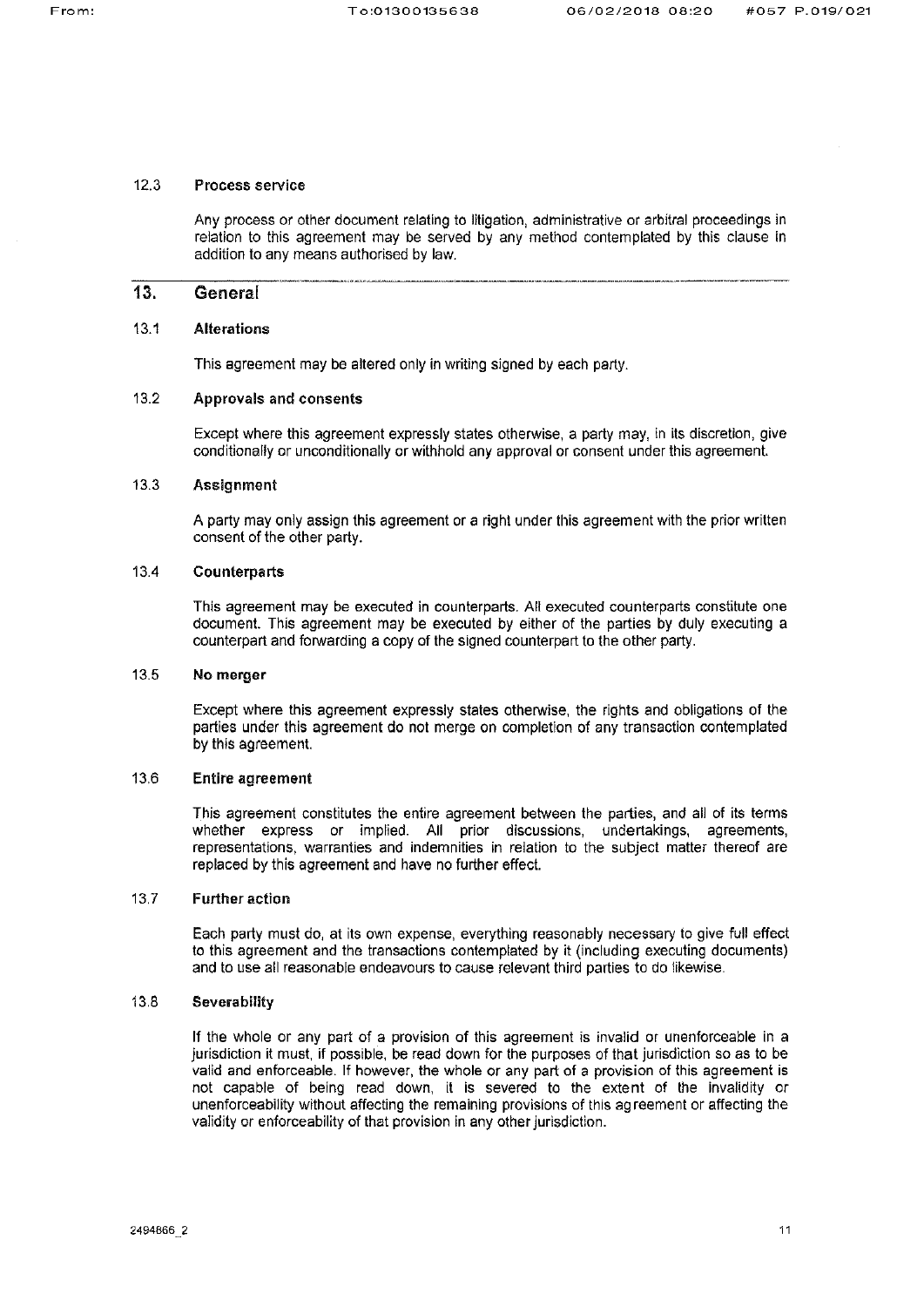#### 13.9 Survival

Any indemnity or obligation of confidentiality in this agreement is independent and survives termination of this agreement. Any other term which by its nature is intended to survive termination of this agreement survives termination of this agreement.

#### 13.10 **Attorneys**

Each person who executed this agreement on behalf of a party declares that he or she has no notice of the revocation or suspension by the grantor or in any other manner of the power of attorney under the authority of which he or she executes this agreement.

#### 13.11 Waiver

A party does not waive a right, power or remedy if it fails to exercise or delays in exercising the right, power or remedy. A single or partial exercise by a party of a right, power or remedy does not prevent another or further exercise of that or another right, power or remedy. A waiver of a right, power or remedy must be in writing and signed by the party giving the waiver.

## 13.12 Relationship

Except where this agreement expressly states otherwise, this agreement does not create a relationship of employment, trust, agency or partnership between the parties.

## 13.13 Remedies cumulative

The rights provided in this agreement are cumulative with and not exclusive of the rights. powers or remedies provided by law independently of this agreement.

#### 13.14 **Electronic delivery**

If a party delivers an executed counterpart of this agreement or any other document executed in connection with it by facsimile or other electronic means:

- $(a)$ the delivery will be deemed to be an effective delivery of an originally executed counterpart; and
- the party will still be obliged to deliver an originally executed counterpart, but the  $(b)$ failure to do so will not affect the validity or effectiveness of the relevant document.

## 13.15 **Governing law**

This agreement will be governed by and construed in accordance with the law for the time being in force in New South Wales and the parties, by entering into this agreement, are deemed to have submitted to the non-exclusive jurisdiction of the courts of that State.